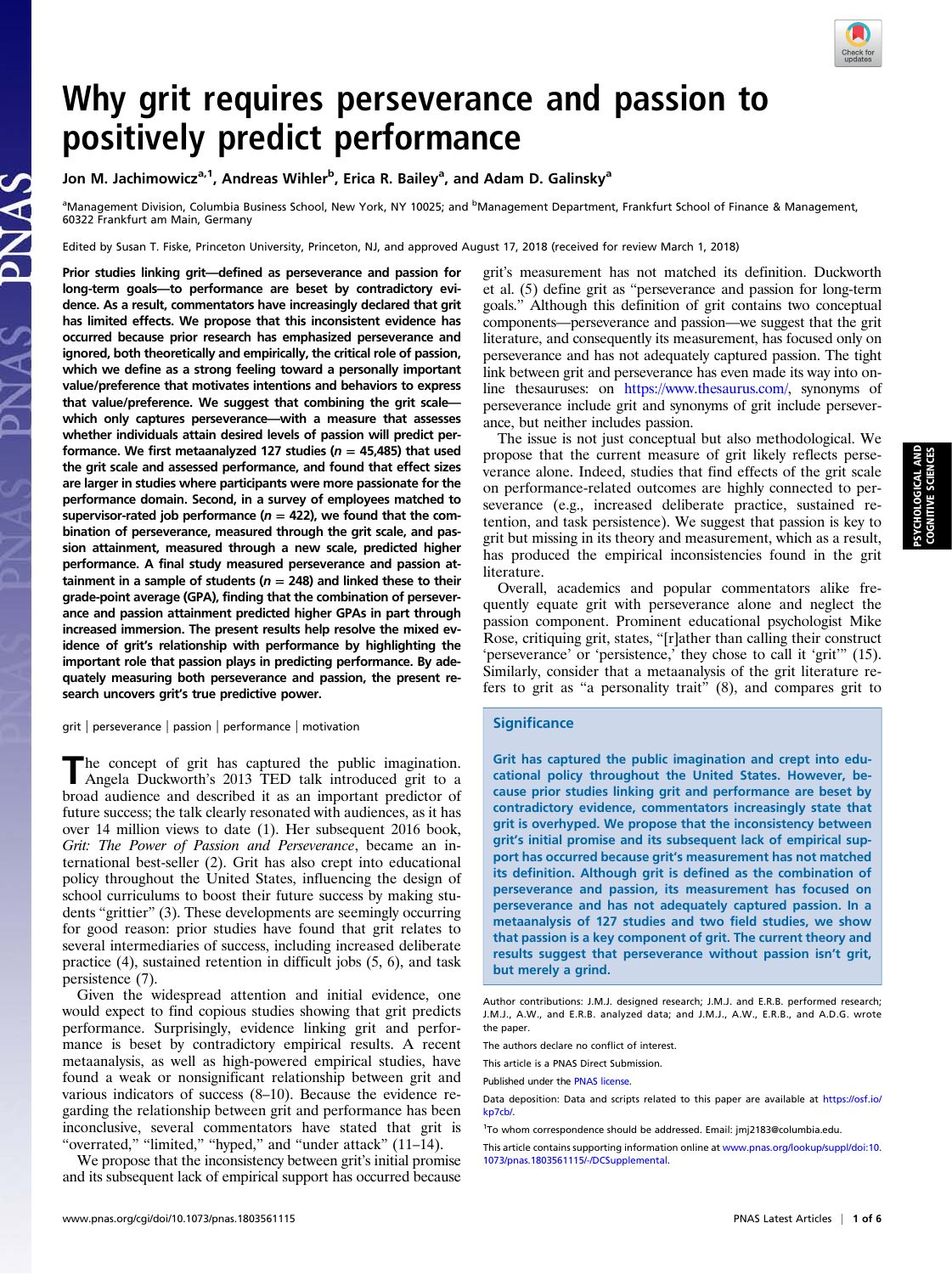conscientiousness in their analyses. Angela Duckworth herself noted this shortcoming of the theory and measurement of grit, stating that she is thinking about revising her grit scale, "specifically the questions about passion" (16).

The neglect of passion in the measurement of grit is particularly problematic because prior research stresses that passion produces beneficial effects on performance through a key mechanism: immersion. Several studies converge on the idea that the combination of perseverance and passion may heighten individuals' immersion in a performance domain—that is, the intensity of focus experienced—which may in turn promote higher levels of performance (17–20). In fact, passion is key to how Angela Duckworth speaks about the beneficial outcomes of grit. In a recent interview, she noted, "I think the misunderstanding—or, at least, one of them—is that it's only the perseverance part that matters [...] But I think that the passion piece is at least as important. I mean, if you are really, really tenacious and dogged about a goal that's not meaningful to you, and not interesting to you—then that's just drudgery. It's not just determination—it's having a direction that you care about" (as cited in ref. 12).

The present research brings passion back into the conceptualization and measurement of grit. We propose that only the combination of the current grit measure, the Grit-S scale (6) which emphasizes perseverance—with a measure that assesses whether individuals attain desired levels of passion will predict higher performance. Furthermore, we hypothesize that immersion will be a key route through which the combination of perseverance and passion attainment will improve performance. We test these propositions in a metaanalysis, a field study with employees at a technology company, and a field study of undergraduate students.

#### The Absence of Passion in Grit Literature and Measurement

From its inception, grit has theoretically stood on the dual pillars of perseverance and passion. The definition of grit includes the word passion: "perseverance and passion for long-term goals" (5). Drawing on, integrating, and extending prior conceptualizations of passion  $(21–24)$ ,<sup>\*</sup> we define passion as a strong feeling toward a personally important value/preference that motivates intentions and behaviors to express that value/preference. We use the words "a strong feeling" to indicate that passion is an intense affective state, but one that is not necessarily limited to positive emotions alone (21, 24). We use the phrase "toward a personally important value/preference" to denote that the target of passion reflects an attribute that has high personal value or strong appeal to the individual (21, 23). This builds on prior notions that passion is domain-specific, such as passion for hobbies, relationships, or work (23, 25, 26). We use the phrase "that motivates intentions and behaviors to express that value/ preference" to capture that passion leads individuals to consistently desire engaging and interacting with this personally important value/preference: that is, the target of their passion (22, 24).

Despite the conceptual importance of passion in grit, there are theoretical and empirical concerns about whether the grit scale truly captures passion. The scale used to assess grit features two components—"persistence of effort" and "consistency of interests"—the latter of which has been suggested to measure passion (5, 6). Theoretically, the claim that "consistency of interests" equates to passion is not supported by research. Although consistency of interests may be statistically correlated with personally important values/preferences, they are conceptually distinct. Consider this example: an academic may maintain a high

consistency in an interest (e.g., the revision of manuscripts as part of the publication process), but the interest itself may have little personal importance (e.g., revising a manuscript on an unimportant topic).

Empirical results similarly cast doubt on the equivalence of consistency of interests and passion. Consider that a recent study finds no significant relationship between self-rated consistency of interests and other-rated passion (27). This concern is also borne out in a recent metaanalysis (8), which reports a corrected correlation of  $\rho = 0.60$  between "persistence of effort" and "consistency of interests." This correlation size supports the presence of a single construct (28), leading the authors of the metaanalysis (8) to conclude that the grit scale only measures the single factor of perseverance. This discrepancy may have occurred because the grit literature has not connected with prior passion research. In Duckworth et al.'s (5) paper introducing grit, the word "passion" only appears in the manuscript title, the definition of grit, and as a reference to a scale the authors discarded. In subsequent publications, there is no reference to passion other than including the word passion in the definition (4, 6, 29–31).

Taking these data together, we find that there is considerable theoretical and empirical evidence that the scale intended to measure both components of grit—perseverance and passion likely captures only perseverance. We therefore subsequently refer to what the grit scale measures as perseverance. [The grit scale, developed by Duckworth et al. (5) contained 12 items, but was superseded by a shortened eight-item version of the grit scale (termed the Grit-S scale), which has superior psychometric qualities (6). In the studies described below, we focus on the Grit-S scale, which has been used predominantly since its publication.] We highlight why passion is a key component of grit's beneficial effects and propose that uncovering grit's predictive power requires adequate measurement of both perseverance and passion.

## Passion Attainment as a Key Component of Grit

We propose that passion is a key ingredient of grit and needs to be empirically captured for a positive relationship between perseverance and performance to emerge. We suggest that passion is essential for perseverance to unfold its beneficial effects because it combines with perseverance to increase immersion in an activity, evidenced by increased focus and pursuit of activities related to their passionate endeavor (17–19). That is, the increased immersion produced by the combination of perseverance and passion leads individuals to devote greater cognitive effort and investment to their goals, as evidenced in more intense concentration (32). This heightened immersion, in turn, provides the energy and dedication that makes it more likely that individuals attain their goals (33, 34). Although perseverance helps individuals by remaining committed to their goal pursuit (5, 31), passion provides individuals with the focus necessary to achieve their goals (4, 29, 35). Thus, when individuals pursue goals they are not passionate for, perseverance may not produce increased performance. In contrast, when employees pursue goals they are passionate for, higher perseverance may improve their performance.

Anecdotal evidence indicates that many highly persevering individuals achieve success only when pursuing goals they are passionate about. Consider the Italian singer Andrea Bocelli, who originally started his career as a lawyer, a course of study that requires substantial persistence, particularly given his blindness. Even while pursuing this field of study, Bocelli continued to sing at piano bars, but it was only when Bocelli allowed himself to be immersed in the pursuit of singing, "a passion he couldn't shake" (36), that he found success. This example illustrates that the purported benefits of the combination of perseverance and passion originally proposed by grit researchers requires the adequate measurement of both components of grit.

<sup>\*</sup>Perttula KM, Annual Meeting of the Academy of Management, August 1–6, 2003, Seattle.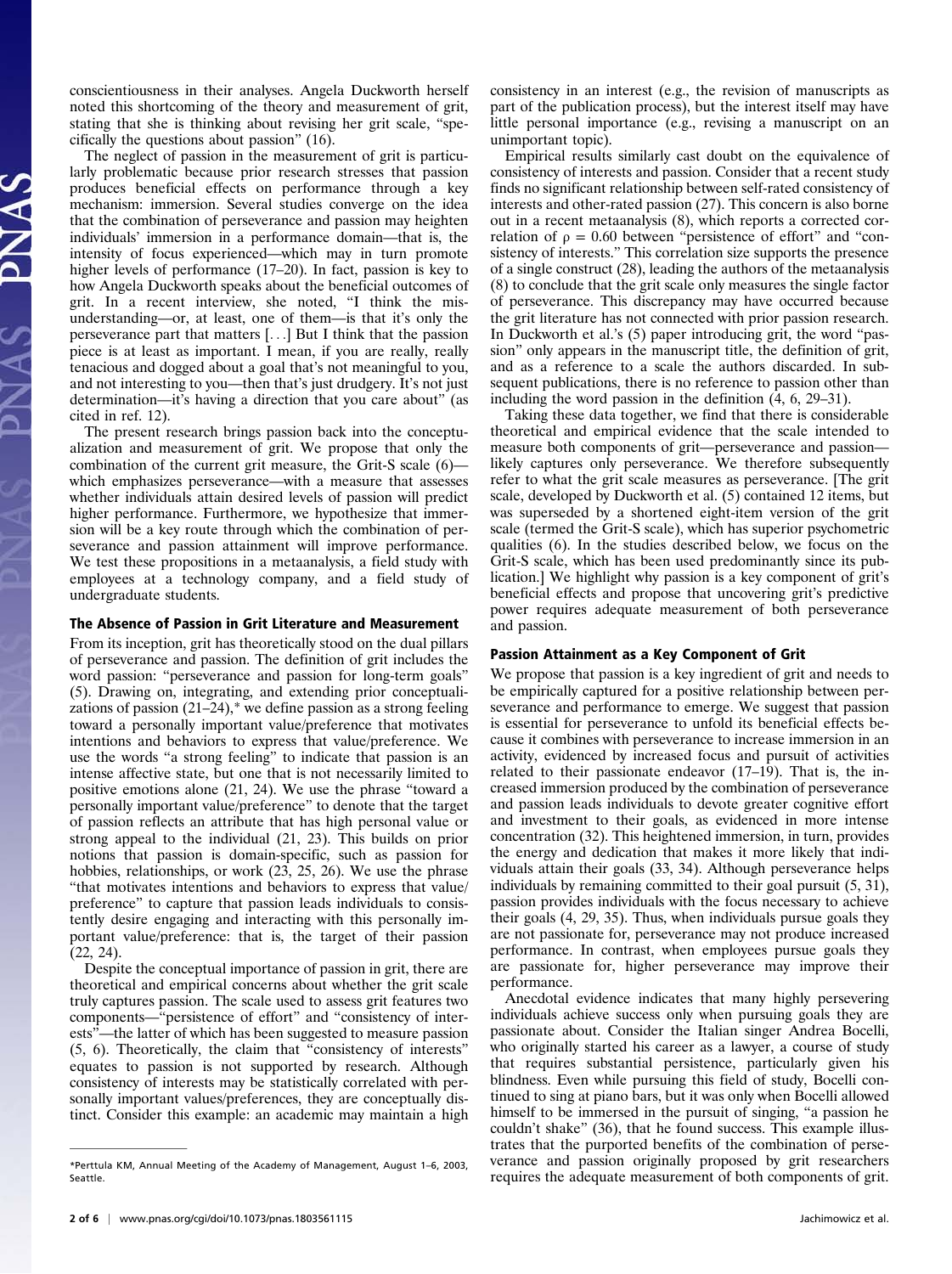In further understanding the role of passion, the current research highlights the importance of passion attainment: that is, whether people experience desired levels of passion (37). In prior research, passion has commonly been assessed using an adaptation of Vallerand et al.'s (23) harmonious passion scale, which was originally developed to assess how individuals feel about activities that are "very dear to their heart" (23). However, individuals commonly assess whether they are experiencing desired levels of passion (38, 39) and are guided by whether they have met this expectation (40–42). Indeed, a recent stream of research highlights that the experience of passion is guided by whether an individual attains or falls short of desired levels of passion and not by their absolute levels of harmonious passion (37). Thus, we propose that the combination of perseverance and passion attainment will predict performance.

#### Study 1: Assessing the Role of Passion in Prior Studies

To begin investigating the impact of the combination of perseverance and passion in predicting performance, we first reviewed prior studies in which the grit scale was used, and performance measured. A literature search yielded 127 studies ( $n = 45,485$ ) (for more details on search and analyses, see Materials and Methods; see *SI Appendix*, Table *S1* for list of studies included). Replicating prior research (8), we find a small but statistically significant effect of perseverance, as measured by the grit scale, on performance (estimate =  $0.13$ , SE =  $0.02$ ,  $P < 0.001$ ) (see also [SI Appendix](http://www.pnas.org/lookup/suppl/doi:10.1073/pnas.1803561115/-/DCSupplemental), Fig. S1).

We hypothesized that in studies where participants were more likely to experience passion for a particular performance domain, the relationship between perseverance and performance would be stronger. To assess passion in prior research, three independent coders blind to the hypothesis of this study assessed whether the majority of participants in the study would find the performance domain personally important [interrater reliability  $(IRR) = 0.81$ , in line with prior theory and the definition of passion described above. For example, in a study of entrepreneurs starting their own companies (43), the majority of participants may consider the performance domain to be personally important. In contrast, college students taking a mandatory science class may consider the performance domain to be less personally important (44).

Our analysis suggests that passion levels of a performance domain moderate the relationship between perseverance and performance. That is, we found that in studies where participants likely experienced greater passion for a performance domain, there was a stronger relationship between perseverance and performance (moderator analysis of the metaanalytic effect: estimate = 0.07,  $SE = 0.04$ ,  $P < 0.05$ ) (see also *[SI Appendix](http://www.pnas.org/lookup/suppl/doi:10.1073/pnas.1803561115/-/DCSupplemental)*, Fig. S2 [and Table S2](http://www.pnas.org/lookup/suppl/doi:10.1073/pnas.1803561115/-/DCSupplemental) for further information). This analysis thus provides preliminary support for our theory that passion moderates the relationship between perseverance and performance.

## Study 2: Performance Is Predicted by the Combination of Perseverance and Passion Attainment

We next conducted a field study with employees at a technology company. We predicted that perseverance, as measured by the Grit-S scale, would only relate to increased supervisor-rated performance when employees attained desired levels of passion. In contrast, we predicted that for employees who did not attain desired levels of passion, there would be no significant relationship between perseverance and performance.

We tested this hypothesis with data from a technology company  $(n = 422)$ , where we asked employees to respond to survey measures of perseverance (as measured by the eight-item Grit-S scale) and passion attainment (with a previously developed and validated three-item scale) (see also refs. 37 and 45). We then matched employees' survey responses to supervisor-rated performance ratings. We subsequently ran additional analyses including various control variables (e.g., age, gender, tenure, motivation, and harmonious passion) (see *[SI Appendix](http://www.pnas.org/lookup/suppl/doi:10.1073/pnas.1803561115/-/DCSupplemental)* for further information and *SI Appendix*[, Table S3](http://www.pnas.org/lookup/suppl/doi:10.1073/pnas.1803561115/-/DCSupplemental) for bivariate correlations).

Before testing our hypothesis, we assessed the distinctiveness of the constructs by conducting confirmatory factor (confirmatory fit index, CFI) analyses. We first loaded items of each construct onto their respective factor, and find that the fitindices were acceptable (46) (with the exception of the CFI):  $\chi^2$ (334) = 845.64, root mean square error of approximation  $(RMSEA) = 0.06$ , CFI = 0.92, standardized root mean square residual  $(SRMR) = 0.08$ . We then compared this model to a model where we loaded all items from every measure on one common factor. This model fit the data worse:  $\chi^2(350)$  = 3110.19, RMSEA = 0.14, CFI = 0.55, SRMR = 0.12. Additionally, the fit of the first model was significantly better:  $\Delta \chi^2$  = 2264.55,  $\Delta df = 16, P < 0.001$ . In addition, analyses reveal that the full Grit-S scale represents a single factor, which we label perseverance, and that this scale is distinct from the passion attainment measure (see *[SI Appendix](http://www.pnas.org/lookup/suppl/doi:10.1073/pnas.1803561115/-/DCSupplemental)* for these and additional confirmatory factor analyses).

Our hypothesis was that the interaction between perseverance and passion attainment predicts job performance ([SI Appendix](http://www.pnas.org/lookup/suppl/doi:10.1073/pnas.1803561115/-/DCSupplemental), [Table S4](http://www.pnas.org/lookup/suppl/doi:10.1073/pnas.1803561115/-/DCSupplemental)). Because supervisors assessed multiple employees, the data structure is nested; we therefore centered the variables and applied multilevel analyses (47) ([SI Appendix](http://www.pnas.org/lookup/suppl/doi:10.1073/pnas.1803561115/-/DCSupplemental)). As shown in model 2, the interaction effect was both positive and statistically significant (estimate = 0.03, SE = 0.01,  $\gamma$  = 0.14, P = 0.02) and accounted for an additional 2% of variance in job performance. The highest job performance occurred when both perseverance and passion attainment were high, as depicted in Fig. 1. This finding was empirically supported through simple slopes analyses ([SI Appendix](http://www.pnas.org/lookup/suppl/doi:10.1073/pnas.1803561115/-/DCSupplemental)).

We subsequently tested whether our results remain statistically significant when adding the control variables. As [SI Appendix](http://www.pnas.org/lookup/suppl/doi:10.1073/pnas.1803561115/-/DCSupplemental), [Table S4](http://www.pnas.org/lookup/suppl/doi:10.1073/pnas.1803561115/-/DCSupplemental) shows, the interaction effect remains statistically significant in all models (model 3 adding in gender, age, and organizational tenure: estimate = 0.03, SE = 0.01,  $\gamma$  = 0.16, P = 0.01; model 4 adding in harmonious passion, prosocial, intrinsic, and extrinsic motivation: estimate = 0.03, SE = 0.01,  $\gamma$  = 0.16,  $P = 0.01$ ; model 5 adding in the interaction between perseverance and harmonious passion: estimate = 0.04, SE = 0.01,  $\gamma$  = 0.19,  $P < 0.001$ ). The values of the simple slopes also remained the same. These results provide support for our hypothesis that the combination of perseverance and passion attainment predict performance.



Fig. 1. Study 2: Passion attainment moderates the relationship between perseverance and performance.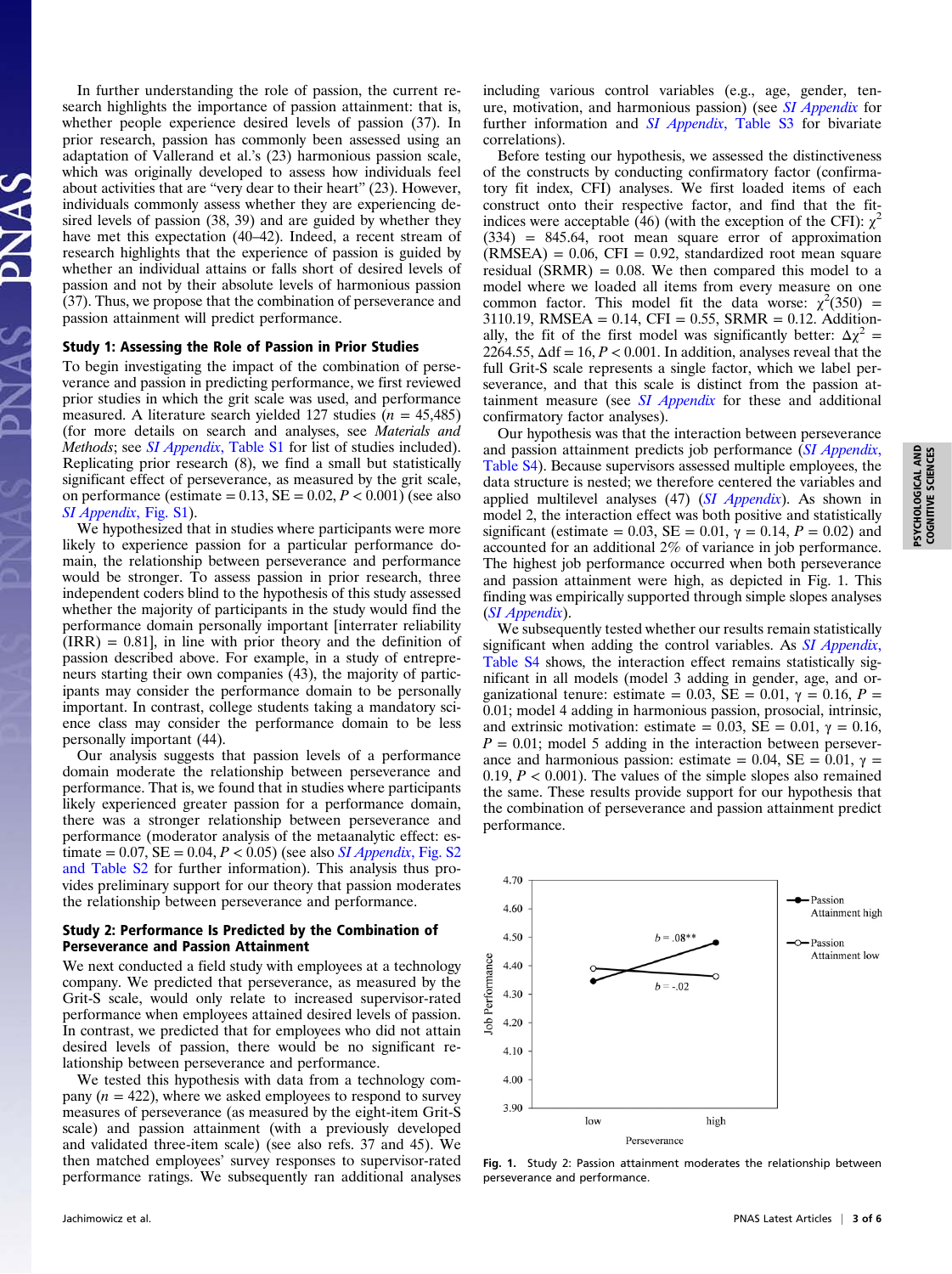#### Study 3: Immersion as One Mediator of the Relationship Between Perseverance and Passion on Performance

Our final study explored one mechanism through which the combination of perseverance and passion attainment would predict performance: by promoting immersion. We recruited 248 currently enrolled students at a private university in the United States and asked them to fill out the same measures of perseverance and passion attainment as in the prior study. We also asked students to upload their current grade transcript and used their major grade point average (GPA) as a measure of their performance (see *[SI Appendix](http://www.pnas.org/lookup/suppl/doi:10.1073/pnas.1803561115/-/DCSupplemental)* for further information). In addition, we measured our hypothesized mediator—immersion using three items adapted from the Utrecht Work Engagement Scale (20). The items were, "When I am working on activities related to my courses, I forget everything else around me," "I get immersed in activities related to my courses," and "I get carried away working on activities related to my courses" (see [SI Ap](http://www.pnas.org/lookup/suppl/doi:10.1073/pnas.1803561115/-/DCSupplemental)pendix[, Table S5](http://www.pnas.org/lookup/suppl/doi:10.1073/pnas.1803561115/-/DCSupplemental) for bivariate correlations).

This study replicated our earlier results (see *[SI Appendix](http://www.pnas.org/lookup/suppl/doi:10.1073/pnas.1803561115/-/DCSupplemental)* for confirmatory factor analyses and additional analyses). [SI Ap](http://www.pnas.org/lookup/suppl/doi:10.1073/pnas.1803561115/-/DCSupplemental)pendix[, Table S6](http://www.pnas.org/lookup/suppl/doi:10.1073/pnas.1803561115/-/DCSupplemental) shows the analyses regressing the interaction of perseverance and passion attainment on performance. As shown in model 2, the corresponding interaction effect was both positive and statistically significant (estimate = 0.18,  $SE = 0.06$ ,  $P =$ 0.001), such that perseverance was related to higher performance at higher levels of passion attainment  $(+1 S$ D; estimate = 0.36,  $SE = 0.08, P < 0.001$ ) but not at lower levels of passion attainment (−1 SD; estimate =  $-0.01$ , SE = 0.09, P = 0.91).

We next tested for the mediation through immersion. To do so, we first regressed the interaction of perseverance and passion attainment on immersion and find a statistically significant interaction effect (estimate = 0.19,  $SE = 0.05$ ,  $P < 0.001$ ); perseverance was related to higher immersion only at higher levels of passion attainment (+1 SD; estimate = 0.31, SE = 0.08,  $P \lt \theta$ 0.001) but not at lower levels of passion attainment (−1 SD; estimate =  $-0.08$ , SE = 0.08, P = 0.33). Given the positive correlation between immersion and performance  $(r = 0.36, P <$ 0.001), we next tested for mediated moderation, with perseverance and passion attainment as the independent variables, immersion as the mediator, and performance as the dependent variable, using bias-corrected bootstrapping with 10,000 resamples to construct 95% confidence intervals (CI) for the conditional indirect effects (48). We found that the 95% CI of the mediated moderation excludes zero (0.002; 0.086), demonstrating a statistically significant indirect effect. Subsequent analyses revealed that the indirect path from perseverance to performance via immersion was statistically significant only when passion attainment was higher [+1 SD; 95% CI (0.029; 0.173)] but not when passion attainment was lower [−1 SD; 95% CI (−0.084; 0.025)]. These results indicate that passion attainment significantly moderates the indirect effect of perseverance on performance through immersion, such that at higher levels of passion attainment, the positive relationship between perseverance and immersion is statistically significant, resulting in higher performance. Given that the interaction of perseverance and passion attainment on performance remained statistically significant when including immersion (from estimate  $= 0.18$ ,  $SE = 0.06$ ,  $P = 0.001$  to estimate = 0.13, SE = 0.05,  $P = 0.016$ ), the relationship between the interaction of perseverance and passion attainment on performance travels in part through immersion.

#### **Discussion**

The relationship between grit and performance has created a firestorm of contradictory results. The current research proposed that this inconsistency has occurred because even though the definition of grit includes perseverance and passion, the grit measure solely reflects perseverance and does not adequately capture passion. Instead, we suggest that a combination of the Grit-S scale—which we propose captures perseverance alone with a measure that assesses passion attainment would predict performance. Across a metaanalysis and two field studies, we provide support for this prediction: only the combination of perseverance and passion attainment predicted performance. In addition, we find that this relationship occurs in part through increased immersion. By adequately measuring both perseverance and passion attainment, the current research uncovers grit's predictive power.

The explicit connection to the passion literature is important because grit researchers have conceptually proposed that passion is essential for perseverance to have a positive effect on performance (5). The interactive effect of perseverance and passion attainment provides evidence that perseverance only propels employees forward when they experience desired levels of passion (24). We further advance prior literature by uncovering one underlying mechanism: the combination of high perseverance and high passion attainment increases performance by promoting the intensity of focus individuals' experience (17, 19, 20). Finally, the present studies also address prior calls to examine the effects of grit outside of scholastic performance (8).

The present research has limitations that provide opportunities for future research. The study designs were cross-sectional, which omits the possibility of investigating potential long-term effects of grit. In addition, the cross-sectional nature of our studies does not allow us to address concerns about reverse causality: it is possible that individuals who performed worse also reported lower passion attainment, changing their attitudes as a response to negative feedback regarding their competence (49). This concern was addressed in study 2, where supervisor-rated performance ratings—although collected immediately before the survey—were only disclosed to employees after the survey data collection was completed. Nonetheless, future research should further investigate the causal nature of the interactive effect of perseverance and passion attainment. Furthermore, the crosssectional nature of studies 2 and 3 does not exclude the occurrence of common method variance for the independent variables. However, given that we studied the moderating effect of passion attainment on the relationship between perseverance and performance, the presence of common method variance should have made it more difficult to find such effects (50–53). Finally, future research may consider adapting the grit scale to a particular performance domain to increase its predictive capacity in that domain (e.g., work). The present grit scale currently assesses perseverance more generally (6), but subsequent investigations could explore the value of assessing more specific perseverance.

Our findings suggest that perseverance without passion attainment is mere drudgery, but perseverance with passion attainment propels individuals forward. By incorporating passion into the conceptualization and measurement of grit, future research may find that grit actually lives up to its hype.

All studies were approved by the Columbia University Institutional Review Board and all participants provided informed consent.

### Materials and Methods

Study 1. We conducted a metaanalysis of studies that used both the grit scale and assessed performance. We hypothesized that in contexts where participants would find the performance domain to be personally relevant, they would experience greater passion. In these settings, we expected to find a moderating effect on the relationship between perseverance and performance, such that the relationship between perseverance and performance is stronger when participants' passion for the performance domain is higher. Literature search. We began our search strategy began by reviewing all of the studies included in the most recent meta-analysis of grit (8). We then reviewed all subsequent citations of said metaanalysis using PsychINFO, Web of Science, and Google Scholar online databases using the search term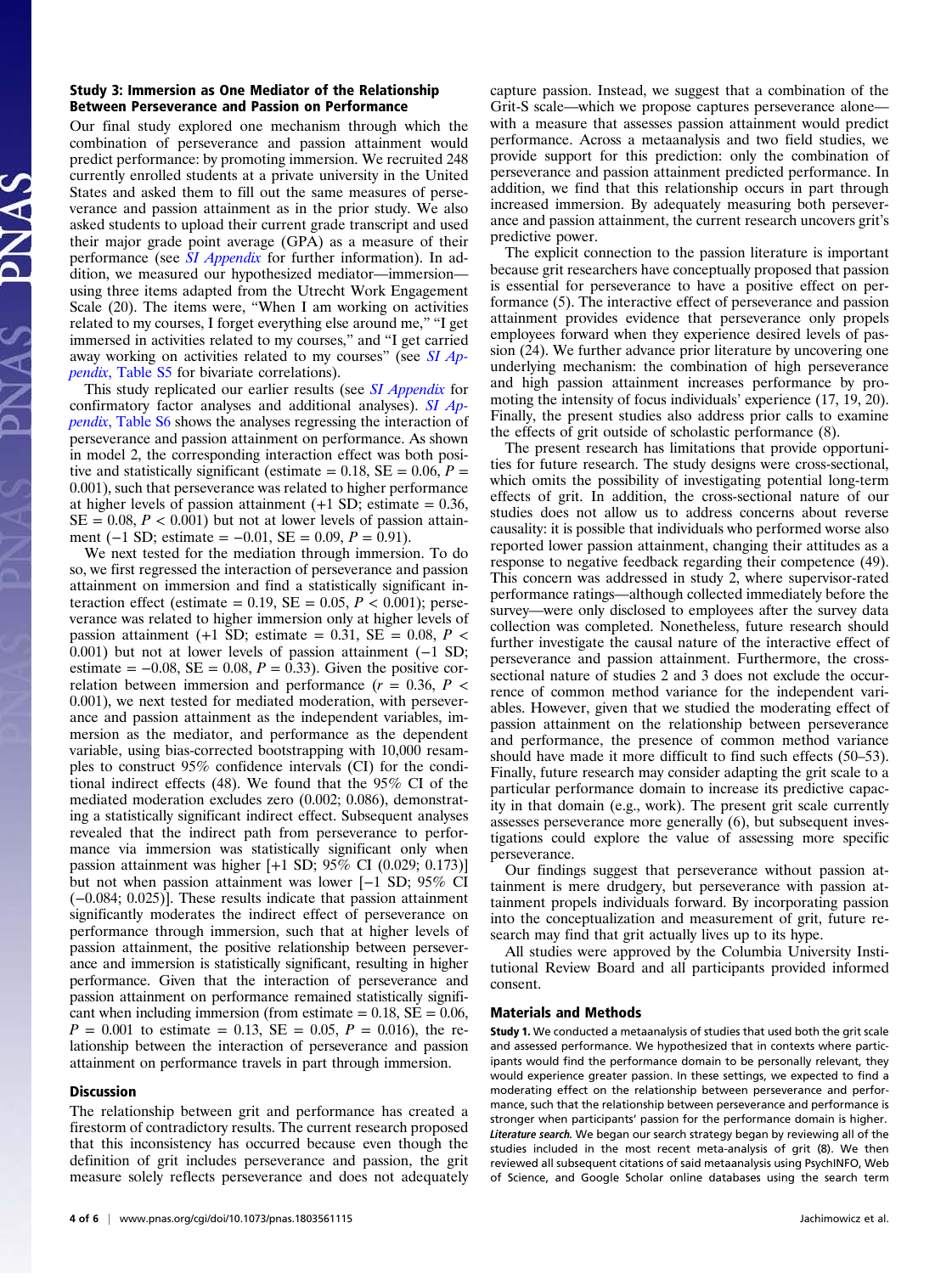"grit." Additionally, we sent out a call for unpublished data to two academic listservs, the Society for Personality and Social Psychology, and the Association for Research in Personality. This search yielded a total of 253 datasets. We then reviewed each paper based on the inclusion criteria to develop our final sample (see below). The search was completed in May of 2018. The metaanalysis data and code are available via the Open Science Framework (<https://osf.io/kp7cb/>).

Criteria for inclusion and exclusion. Our primary metric of interest was the Pearson correlation coefficient between the grit scale and a measure of performance relevant to that study's sample. If the Pearson correlation coefficient was not reported directly but was available through other sources, the study was included in our final sample. In cases where the Pearson's r coefficient was not reported, a t-statistic, or a  $\beta$ -coefficient for a regression of grit on performance was recorded and converted into r. If the correlation was not reported directly and was not available through other sources, we contacted the first author of the paper with a request for the correlation coefficient. Studies were not excluded based on the location of the sample nor were any studies excluded based on publication information. We did not exclude papers based on the age of the participants, although subsequent analyses were done to examine variation by age and the differences did not qualify our findings in a meaningful way. Studies were excluded when they did not contain measures of performance, meaning that studies that only measured characteristics such as retention, well-being, or satisfaction were excluded. We also excluded studies that focused on negative behavioral characteristics (e.g., suicide, gambling). Additionally, three papers were excluded because they used duplicate datasets to studies included in the final sample. After thorough review of the papers based on the above qualifications, our final sample was determined with 127 studies, and a total of 45,485 participants (ns ranging from 21 to 4,800). All analyses were conducted in R using the statistical packages metafor (v2.0), and MAc (v1.1).

Coding procedure. All papers were coded by two authors (J.M.J. and E.R.B.) and all disagreements were resolved through internal discussion. The following data were collected from each study: Pearson's r correlation between the grit scale and performance, the type of performance metric, sample size, if the article was published in a peer-reviewed journal, the year of the study, and the journal type (psychology, education, other). In addition, three independent coders were instructed to code a binary variable indicating whether or not the majority of participants in the study would deem the performance domain to be personally important. The coders were blind to the hypothesis of this paper and had a high degree of interrater reliability  $(IRR = 0.81)$ . Disagreements were discussed and resolved in subsequent coding review sessions.

#### Study 2.

Participants and procedure. The study was conducted with employees of a technology company located in a Spanish-speaking country. Employees work in teams guided by a supervisor who also provides annual evaluations of subordinates with an organizationally developed measure of job performance. Employees were contacted by an email sent out by J.M.J, which contained a link to the survey hosted on <https://Qualtrics.com>. Employees were guaranteed that their responses would be kept entirely confidential, and that their employer would not have access to any of their responses. The email was sent out to all of the firm's 2,293 employees, and 178 emails bounced back. In addition to the employee survey data, the company's Human Resources team provided performance ratings for each employee, which were conducted in the month before the survey was sent to employees.

Before our data collection, we conducted an a priori power analysis using conventional values for a small to medium effect size ( $\mathit{f}^2=0.075$ , α = 0.05, β = 0.95; three variables) (45), as would be expected for typical interaction effects in social science (ranging from 3 to 10%) (46, 47). Calculations reveal that we would need a sample of 176 participants to be able to detect an effect of our hypothesized two-way interaction.

We received partial survey data from 1,265 employees and could match 560 employee–supervisor dyads. After dropping dyads with missing data on our focal variables, or where we were unable to identify the corresponding supervisors, our final sample consisted of 422 employees (response rate: 33.5%). This subset of employees did not differ in age, gender, or tenure from partial respondents (all  $Ps > 0.22$ ). Our sample included 169 female employees, ages ranged from 18 to 63 y (mean = 30.96 y, SD = 6.99), and employees had been working in the organization for an average of 3.69 y (SD = 2.88). Overall, 85 supervisors provided performance ratings with an average of five subordinate ratings per supervisor (SD =  $5.25$ ).

Measures. Given the company's location, we used the translation procedure outlined by Schaffer and Riordan (54) to adapt our measures to Spanish.

Where not stated otherwise, the measures used a seven-point scale ranging from "strongly disagree" to "strongly agree."

Perseverance. To measure perseverance, we used the Short Grit Scale (Grit-S) (6), which has improved psychometric properties over the full Grit Scale (6), and consists of four items each for two different factors, "perseverance of effort" and "consistency of interests." Sample items are "I have overcome setbacks to conquer an important challenge (perseverance of effort)" and "I often set a goal but later choose to pursue a different one (reversed; consistency of interest)." Following prior research (5, 6), we computed an average score across both subcomponents,  $\alpha = 0.73$ .

Passion attainment. We measured the extent to which employees feel they attained their desired level of passion for their work with three previously developed and used items (37, 45). These items read "I am less passionate for my work than I should be," "I often feel as if I have to be more passionate for my work," and "I frequently feel obliged to be more passionate for my work than I currently am." We reverse-scored the items, such that higher levels corresponded to increased passion attainment,  $\alpha = 0.82$ .

Harmonious passion. To highlight that the results are driven by passion attainment, we also assessed harmonious passion with Vallerand et al.'s (23) harmonious passion scale ( $\alpha$  = 0.90). Sample items include "My work is in harmony with the other activities in my life" and "My work is well integrated in my life."

Job performance. We used the organization-wide measure to assess performance which supervisors use for annual performance evaluation. This measure was conducted and provided by the Human Resources department of the company and covers different aspects of work that are important for the organization. The performance measure varies on a scale of 1 (very poor performance) to 5 (very good performance). Given the average job performance score of 4.39 (SD = 0.52), we further evaluated the skewness and kurtosis of the performance measure. Both skewness (−0.80) and kurtosis (0.23) were acceptable (55).

Control variables. In our analyses, we also controlled for age, gender, tenure, and motivation. Age was included because older people tend to receive worse performance evaluations (56) and perseverance increases with age (6). We controlled for gender because research cannot rule out whether female employees receive worse performance ratings (57), and for organizational tenure because it has been shown to be related to job performance (58). Finally, to distinguish our effects of the interaction between perseverance and passion attainment from motivation (31), and to provide a more rigorous test of our hypothesis, we also controlled for prosocial ( $\alpha = 0.85$ ), intrinsic ( $\alpha = 0.88$ ), and extrinsic ( $\alpha = 0.83$ ) motivation using measures from Grant (59). We included all control variables in subsequent steps after first testing our predicted interaction effect separately following recommendations by Becker (60) and Becker et al. (61) to avoid spurious results in our hypothesis tests.

#### Study 3.

Participants and procedure. The study was conducted with students at a private northeastern university. Participants were contacted by an email sent out by the university laboratory's recruitment mailing list, which contained a link to the survey hosted on <https://Qualtrics.com>. Participants were guaranteed that their responses would be kept entirely confidential.

Before our data collection, we conducted an a priori power analysis using conventional values for a small to medium effect size ( $f^2$  = 0.075, α = 0.05, β = 0.95; three variables) (45), as would be expected for typical interaction effects in social science (ranging from 3 to 10%) (46, 47). Calculations reveal that we would need a sample of 176 participants to be able to detect an effect of our hypothesized two-way interaction. We succeeded in obtaining responses from 248 participants (mean age: 21.66 y, 70.56% female).

Measures. Where not stated otherwise, the measures used a seven-point scale ranging from "strongly disagree" to "strongly agree."

Perseverance. We measured perseverance using the same eight-item measure as above ( $\alpha = 0.73$ ).

Passion attainment. We measured passion attainment using the same threeitem measure as above. Same as before, we reverse-scored the items, such that higher levels corresponded to increased passion attainment,  $\alpha = 0.88$ .

Performance. Participants were asked to report their major GPA. For verification purposes, we also asked students to upload their grade transcript to the online survey. Past literature has often relied on GPA as a measure of performance, because of its consistency across a large sample and its impact on graduation, honors, and job-seeking (see, for example, refs. 5 and 30). Major GPAs ranged from 2.1 (equivalent to a C average) to 4.33 (equivalent to an A+ average). Given the average major GPA of 3.52 (SD = 0.47), we